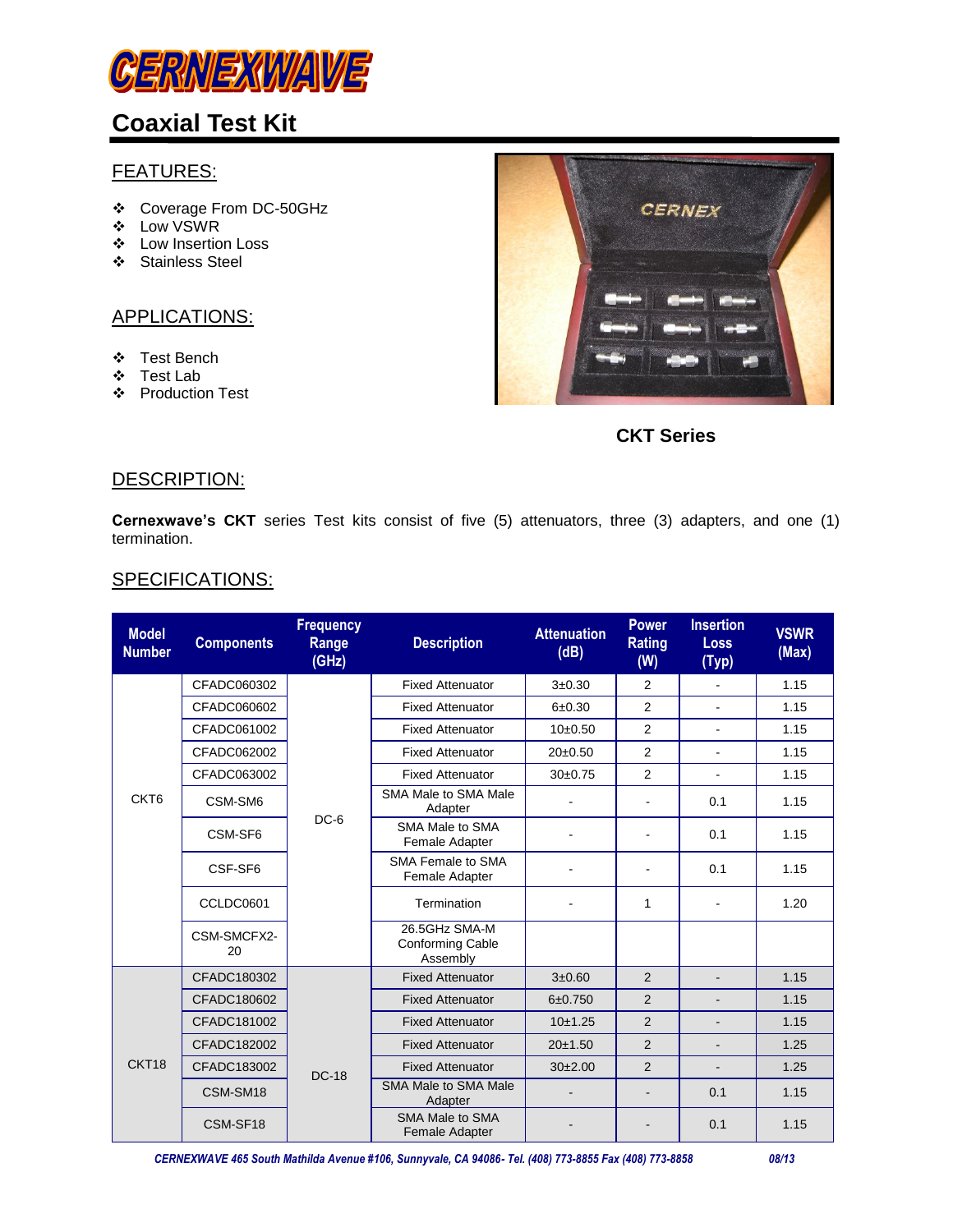

# **Coaxial Test Kit**

| <b>Model</b><br><b>Number</b> | <b>Components</b> | <b>Frequency</b><br>Range<br>(GHz) | <b>Description</b>                                   | <b>Attenuation</b><br>(dB) | <b>Power</b><br><b>Rating</b><br>(W) | <b>Insertion</b><br><b>Loss</b><br>(Typ) | <b>VSWR</b><br>(Max) |
|-------------------------------|-------------------|------------------------------------|------------------------------------------------------|----------------------------|--------------------------------------|------------------------------------------|----------------------|
|                               | CSF-SF18          |                                    | <b>SMA Female to SMA</b><br>Female Adapter           | ۰.                         | $\blacksquare$                       | 0.1                                      | 1.15                 |
|                               | CCLDC1801         |                                    | <b>Terminations</b>                                  | ۰.                         |                                      | -                                        | 1.30                 |
|                               | CSM-SMCFX2-<br>20 |                                    | 26.5GHz SMA-M<br><b>Conforming Cable</b><br>Assembly |                            |                                      |                                          |                      |

| <b>Model</b><br><b>Number</b> | <b>Components</b>  | <b>Frequency</b><br>Range<br>(GHz) | <b>Description</b>                                   | <b>Attenuation</b><br>(dB) | <b>Power</b><br><b>Rating</b><br>(W) | <b>Insertion</b><br><b>Loss</b><br>(Typ) | <b>VSWR</b><br>(Max) |
|-------------------------------|--------------------|------------------------------------|------------------------------------------------------|----------------------------|--------------------------------------|------------------------------------------|----------------------|
|                               | CFADC260302        | <b>DC-26</b>                       | <b>Fixed Attenuator</b>                              | $3 + 0.30$                 | $\overline{2}$                       | $\blacksquare$                           | 1.35                 |
|                               | CFADC260602        |                                    | <b>Fixed Attenuator</b>                              | 6±0.30                     | $\overline{2}$                       | ä,                                       | 1.35                 |
|                               | CFADC261002        |                                    | <b>Fixed Attenuator</b>                              | 10±0.50                    | $\overline{2}$                       | ä,                                       | 1.35                 |
|                               | CFADC262002        |                                    | <b>Fixed Attenuator</b>                              | $20+0.75$                  | 2                                    |                                          | 1.35                 |
|                               | CFADC263002        |                                    | <b>Fixed Attenuator</b>                              | 30±0.80                    | $\overline{2}$                       |                                          | 1.35                 |
| CKT26                         | CSM-SM26           |                                    | SMA Male to SMA Male<br>Adapter                      |                            | ä,                                   | 0.1                                      | 1.25                 |
|                               | CSM-SF26           |                                    | SMA Male to SMA<br>Female Adapter                    | ä,                         | $\frac{1}{2}$                        | 0.1                                      | 1.25                 |
|                               | CSF-SF26           |                                    | SMA Female to SMA<br>Female Adapter                  |                            | ä,                                   | 0.1                                      | 1.25                 |
|                               | CCLDC26U5          |                                    | Termination                                          | $\overline{a}$             | 0.5                                  | $\blacksquare$                           | 1.30                 |
|                               | CSM-SMCFX2-<br>20  |                                    | 26.5GHz SMA-M<br><b>Conforming Cable</b><br>Assembly |                            |                                      |                                          |                      |
|                               | CFADC4003U5        | <b>DC-40</b>                       | <b>Fixed Attenuator</b>                              | $3 + 0.80$                 | $\mathbf{1}$                         | ÷,                                       | 1.40                 |
|                               | CFADC4006U5        |                                    | <b>Fixed Attenuator</b>                              | 6±0.80                     | $\mathbf{1}$                         |                                          | 1.40                 |
|                               | CFADC4010U5        |                                    | <b>Fixed Attenuator</b>                              | 10±1.00                    | $\mathbf{1}$                         |                                          | 1.40                 |
|                               | CFADC4020U5        |                                    | <b>Fixed Attenuator</b>                              | 20±1.00                    | $\mathbf{1}$                         | $\overline{a}$                           | 1.40                 |
| CKT40                         | CFADC4030U5        |                                    | <b>Fixed Attenuator</b>                              | 30±1.00                    | $\mathbf{1}$                         |                                          | 1.40                 |
|                               | C29M-29M           |                                    | 2.9mm Male to 2.9mm<br>Male Adapter                  |                            | L.                                   | 0.15                                     | 1.60                 |
|                               | C29M-29F           |                                    | 2.9mm Male to 2.9mm<br><b>Female Adapter</b>         |                            |                                      | 0.15                                     | 1.60                 |
|                               | C29F-29F           |                                    | 2.9mm Female to<br>2.9mm Female Adapter              |                            |                                      | 0.15                                     | 1.60                 |
|                               | CCLDC4001          |                                    | Termination                                          |                            | $\mathbf{1}$                         | $\overline{\phantom{0}}$                 | 1.25                 |
|                               | CFADC5003U5        | <b>DC-50</b>                       | <b>Fixed Attenuator</b>                              | $3 + 1.50$                 | 0.5                                  |                                          | 1.75                 |
| CKT50                         | <b>CFADC5006U5</b> |                                    | <b>Fixed Attenuator</b>                              | 6±1.50                     | 0.5                                  |                                          | 1.75                 |
|                               | CFADC5010U5        |                                    | <b>Fixed Attenuator</b>                              | 10±1.50                    | 0.5                                  | $\overline{a}$                           | 1.75                 |
|                               | CFADC5020U5        |                                    | <b>Fixed Attenuator</b>                              | $20+2.00$                  | 0.5                                  | $\frac{1}{2}$                            | 1.75                 |
|                               | CFADC5030U5        |                                    | <b>Fixed Attenuator</b>                              | $30+2.00$                  | 0.5                                  | $\blacksquare$                           | 1.75                 |
|                               | C24M-24M           |                                    | 2.4mm Male to 2.4mm<br>Male Adapter                  |                            | $\overline{a}$                       | 0.15                                     | 2.0                  |
|                               | C24M-24F           |                                    | 2.4mm Male to 2.4mm<br>Female Adapter                |                            | ä,                                   | 0.15                                     | 2.0                  |

 *CERNEXWAVE 465 South Mathilda Avenue #106, Sunnyvale, CA 94086- Tel. (408) 773-8855 Fax (408) 773-8858 08/13*